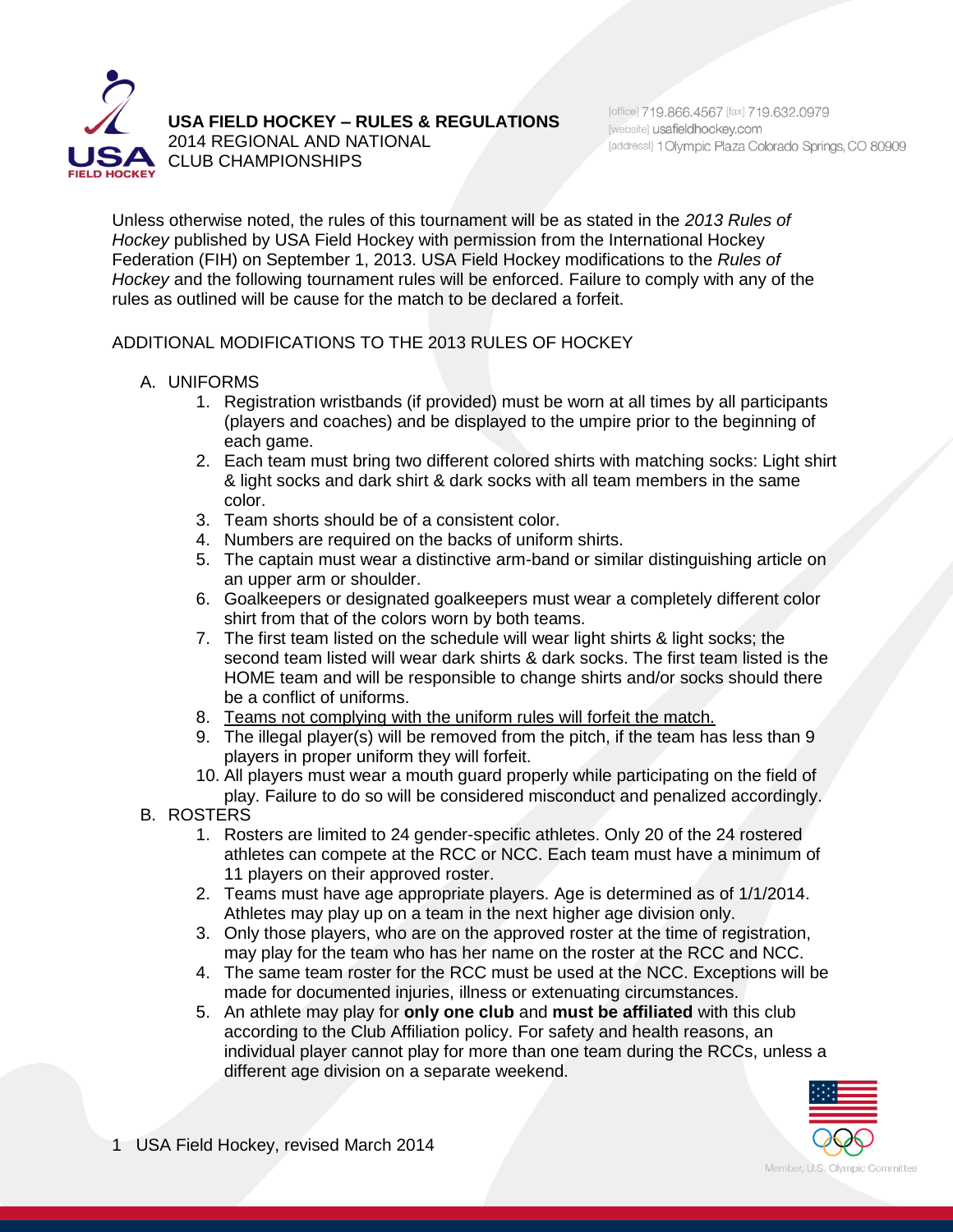- 6. Only one club team per age group in each RCC is permitted. The team must play in their designated Region which is where majority of their current affiliated members reside.
- 7. If an athlete plays on more than one club team:
	- i. All games that the illegal player has participated in will be forfeited (see FORFEITS below);
	- ii. The player will be banned from the following year's Regional and National Club Championships.
- C. TEAM AREA & SUBSTITUTIONS
	- 1. Players, Coaches and substitutes are under the jurisdiction of the umpires during the whole game, including any period of temporary or permanent suspension, and are therefore subject to the umpires' decisions under the *Rules of Hockey*. The umpires' jurisdiction extends through half-time periods and until the signed game card has been submitted to the official scorer.
	- 2. The HOME team shall sit at the designated HOME team side bench and defend the goal to the RIGHT of their bench.
	- 3. The AWAY team shall sit at the designated AWAY team side bench and defend the goal to the LEFT of their bench.
	- 4. The players on any team who are not on the pitch shall sit on the team's bench as substitutes. Two coaches are allowed in each team's area and must not leave this area at any time. The team area is defined as the area that encompasses the seats provided for each team and marked accordingly. No other persons or equipment will be allowed in the team/bench area.
	- 5. Substitutions shall be made from the side of the pitch where the team benches are located and at, or near to, the center of the pitch. Players coming off the pitch shall also leave at the side where the benches are located.
- D. POINTS
	- 1. Teams will receive:
		- i. 3 points for a win.
		- ii. 1 point for a tie.
		- iii. 0 points for a loss.
- E. GAME TIME
	- 1. The RCC Host will determine the format to be played the Regional Club Championship. Format must be approved by USA Field Hockey.
	- 2. Duration of games at the National Club Championships will be two periods of 30 minutes each. Regional Club Championships may use two periods of running 25 minutes due to time constraints.
	- 3. Penalty corners or penalty strokes awarded before the end of the game or the half will be completed.
	- 4. In addition to any electronic timing method, Umpires are also required to keep time.
- F. ARRIVAL TIME
	- 1. A match is official when both teams have a minimum of nine (9) players, in proper uniform, on the field, no later than five minutes after the official start time. The score of a forfeited game shall be 3-0 against the offending team, if neither team meets the required nine-player minimum at the five minute point, the score shall be 0-0.
- G. MATCH REPORTS (Score Card/Match Sheet)
	- 1. The umpires will have the official Match Report for reach game.
	- 2. At the conclusion of the game, the Match Report must be verified and signed by each team's coach or captain.
- 2 USA Field Hockey, revised March 2014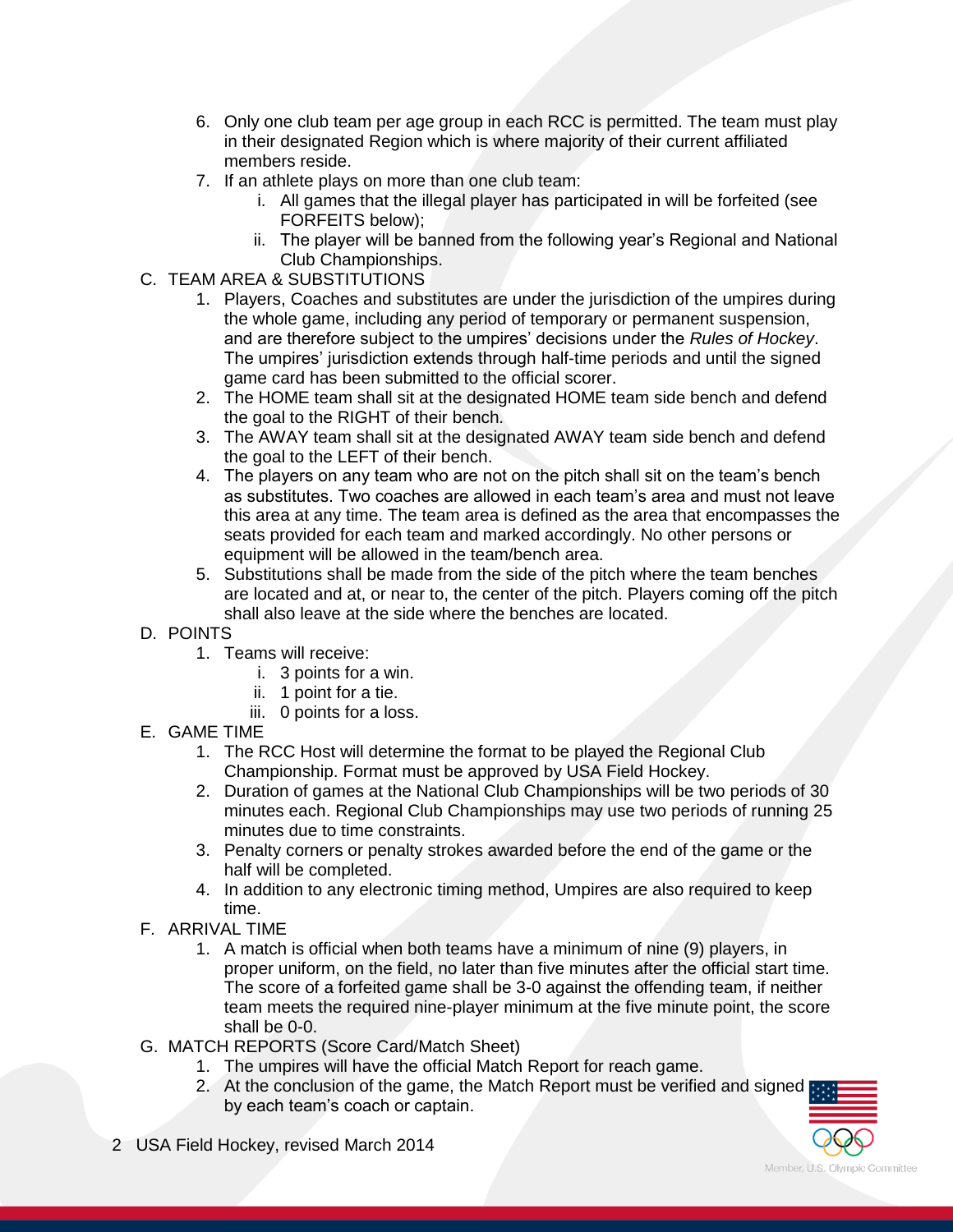- 3. After the coaches or captains sign the Match Report, umpires verify and sign the Match Report.
- 4. When the Match Report has been signed by the coach or captains and umpires, the score of that game becomes official.
- 5. A signed Match Report will not be changed (see additional rules regarding result cards in the Score Card Appeals document).
- H. FORFEITS
	- 1. A team forfeits a game if:
		- i. A team does not show up for the match;
		- ii. A team forfeits or is declared "forfeit";
		- iii. A team arrives more than 5 minutes after the match start time;
		- iv. A team does not have 9 players dressed in proper uniform on the pitch after the 5 minute grace period;
		- v. A team refuses or is not prepared to change uniforms as stated in Section A of this document;
		- vi. An ineligible player participates in the game;
		- vii. A suspended coach does not leave the game area within 1 minute of being suspended, does not report to the Tournament Table within 5 minutes after the game, and/or does not cease any and all team contact during the remainder of the game in which the offense occurred and the team's next scheduled game in that division;
		- viii. A team refuses to play or removes their team from the field of play for any reason.
	- 2. If a game is forfeited:
		- i. A 3-0 win will be awarded to the opponent.
- I. TIES AT THE END OF POOL PLAY
	- 1. If there is a point tie among teams at the end of pool play, the following procedure will be used to break ties:
		- i. Points
		- ii. Head-to-head competition
		- iii. Most wins
		- iv. Goal differential
		- v. Goals against
		- vi. Coin toss

If more than two teams are involved, then a ranking based upon the results of the matches among (only) the involved teams shall determine their respective positions (see Section D above). If there remains equality, then (only) the teams involved shall be ranked according to Section I.1 (i), (ii), (iii), (iv), (v), and (vi) if necessary.

- 2. In the event of a tie during crossover competition, the teams will go directly to a shoot-out and will use the following procedure. (See Shoot-out Competition document.)
- J. PENALTIES
	- 1. Green Card Two Minute Suspension
		- i. For any offence, the offending player may be warned (indicated by a green card):
		- ii. Where a green card is issued the offending player shall be temporarily suspended for two (2) minutes.
		- iii. During the period of temporary suspension of a player, the team shall play with one less player.
		- iv. If the umpire has stopped time to issue the green card, the umpire shall immediately restart the game after the issue of the green card.



3 USA Field Hockey, revised March 2014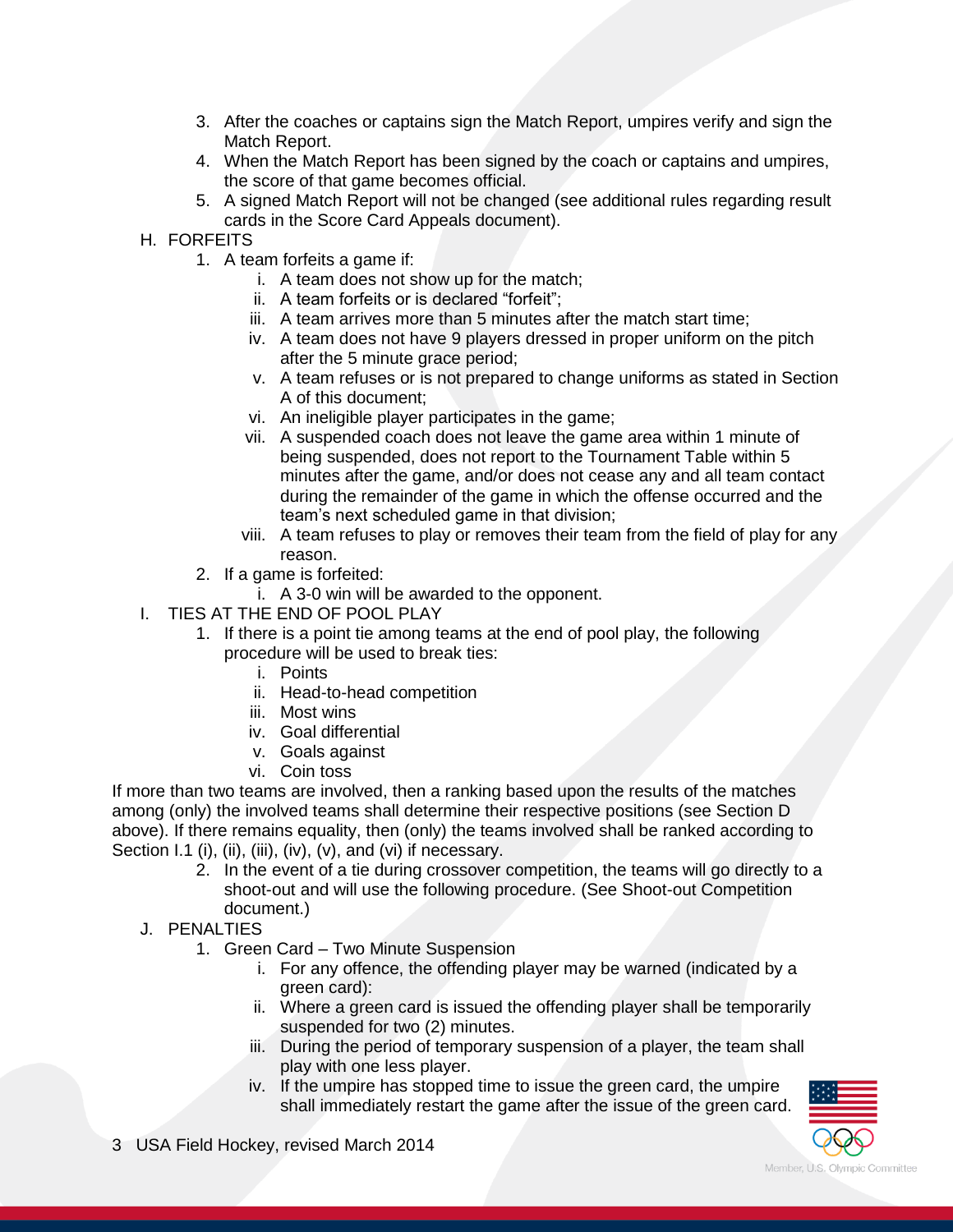- v. The offending player must leave the field immediately. If the player interferes with play on the way to the technical table area the umpire will further penalize the player in accordance with the Rules of Hockey.
- vi. The two minute temporary suspension shall commence once the umpire restarts the game. If a Technical Table is present, the suspension time will commence once the player is seated at the designated penalty chair.
- vii. The timing of the suspension shall be monitored by the umpires, unless a Technical Table is present.
- viii. The player may re-enter the match once the suspension time is completed. Unless it occurs after the award or during the taking of a penalty corner.
- ix. The re-entry of any suspended player is exactly the same parameters as a substitution entering the match.
- x. If the offending player is a goalkeeper or a player with goalkeeping privileges, the umpire shall stop time at the next available stoppage of play to allow for the player to resume play.
- 2. Yellow Card Temporary Suspension
	- i. For an offence where the offending player is temporarily suspended (indicated by a yellow card);
	- ii. Where a yellow card is issued the offending player shall be temporarily suspended for a minimum of five (5) minutes.
	- iii. During the period of temporary suspension of a player, the team shall play with one less player.
	- iv. The umpire shall restart the game after the issue of the yellow card.
	- v. The offending player must leave the field immediately. If the player interferes with play on the way to the technical table area the umpire will further penalize the player in accordance with the Rules of Hockey.
	- vi. The temporary suspension time shall commence once the umpire restarts the game. If a Technical Table is present, the suspension time will commence once the player is seated at the designated penalty chair.
	- vii. The exact length of suspension shall be indicated to the technical table by the umpire who issued the yellow card
	- viii. The timing of the suspension shall be monitored by the umpires, unless a Technical Table is present.
	- ix. The player may re-enter the match once the suspension time is completed. Unless it occurs after the award or during the taking of a penalty corner.
	- x. The re-entry of any suspended player is exactly the same parameters as a substitution entering the match.
	- xi. If the offending player is a goalkeeper or a player with goalkeeping privileges, the umpire shall stop time at the next available stoppage of play to allow for the player to resume play.
- 3. Red Card: Player
	- i. When a player earns a red card, the team plays short and the suspended player sits with their teammates.
	- ii. The red carded player is suspended for the remainder of the game in which the offense occurred AND the team's next scheduled game in that division.
	- iii. The team does not have to play short in the next scheduled game in that division (unless, of course, there is a suspension in that next scheduled game).

Member, U.S. Olympic Committee

4 USA Field Hockey, revised March 2014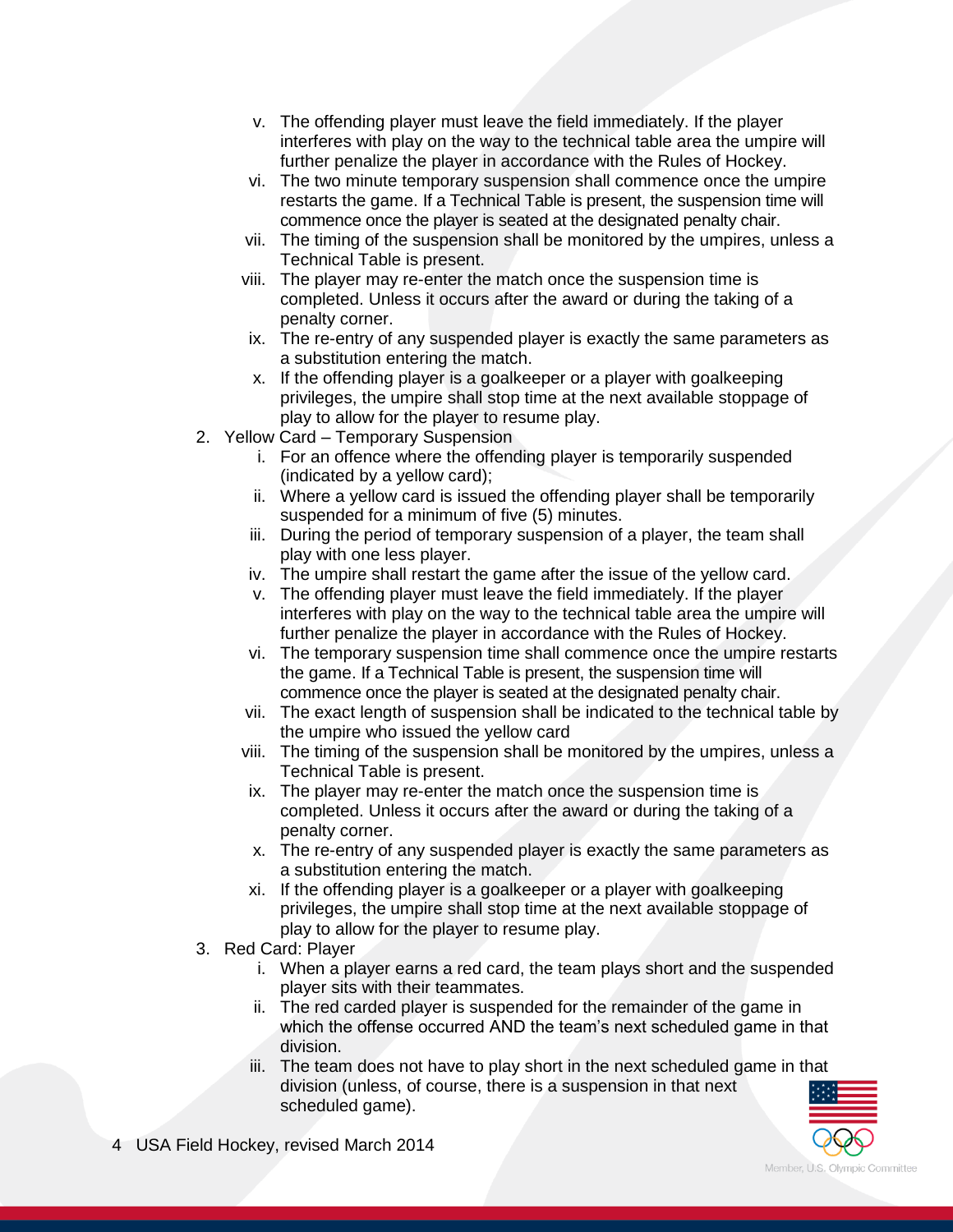- iv. In the team's next schedule game in that division, the player red carded in the previous game should not be with the team in the team area (unless the player is under 18 years of age and adult supervision is not otherwise available).
- 4. Red Card: Coach
	- i. When a coach earns a red card, the suspended coach must leave the game area immediately (within 60 seconds).
	- ii. A replacement coach is allowed. If a replacement coach is not immediately available, the captain may coach her team.
	- iii. The team does not play short when a coach is suspended.
	- iv. The team forfeits the game if the suspended coach does not leave the team area within 1 minute and/or does not cease any and all team contact during the remainder of the game in which the offense occurred.
	- v. A coach who has been permanently suspended from a match (red carded) must report to the USA Field Hockey administrative area within 5 minutes of the end of the match in which they were suspended.
	- vi. A coach who has been permanently suspended from a match will also be suspended for the team's next scheduled game in that division.
- K. RED CARDS: Administrative Procedures
	- 1. A player who earns a red card must report to the Tournament Table within 5 minutes of the end of the game during which the offense occurred. The player's tournament wristband is removed, if provided. After the player's team has completed its next game, the player may return to the Tournament Table for a new tournament wristband.
	- 2. A coach who earns a red card must report to the Tournament Table in the center of the facility within 5 minutes of the carding. The coach's tournament wristband will be removed, if provided.
	- 3. After the coach's team has completed its next game, the coach may return to the Tournament Table for a new tournament wristband. A replacement coach can receive a temporary band for the team's next game.
	- **4. A coach who coaches multiple teams will not be able to participate in the tournament in any way until the suspension is served. Therefore they will not be able to coach any other team in the tournament until a wristband has been re-issued after the suspension is served.**
	- 5. Umpires will notify the Umpiring Manager of any red card issued immediately after the game in which it was issued.
	- 6. Upon recommendation of the umpire, or based upon the severity of the infraction, the Tournament Disciplinary Committee will determine a red carded coach's/player's eligibility for further participation in the tournament beyond the one game suspension. Any team using a disqualified coach/player shall forfeit the game in which the disqualified coach/player was a participant and the disqualified coach/player shall be immediately ejected from the tournament.
- L. BREAKING AT PENALTY CORNER
	- 1. Until the ball has been played, no attacker other than the one taking the push from the back- line is permitted to enter the circle and no defender is permitted to cross the back line or center-line.
	- 2. For any offence of this rule by a defender other than the goalkeeper, the offending player(s) shall be required to go beyond the centerline and cannot be replaced by another defender.



5 USA Field Hockey, revised March 2014